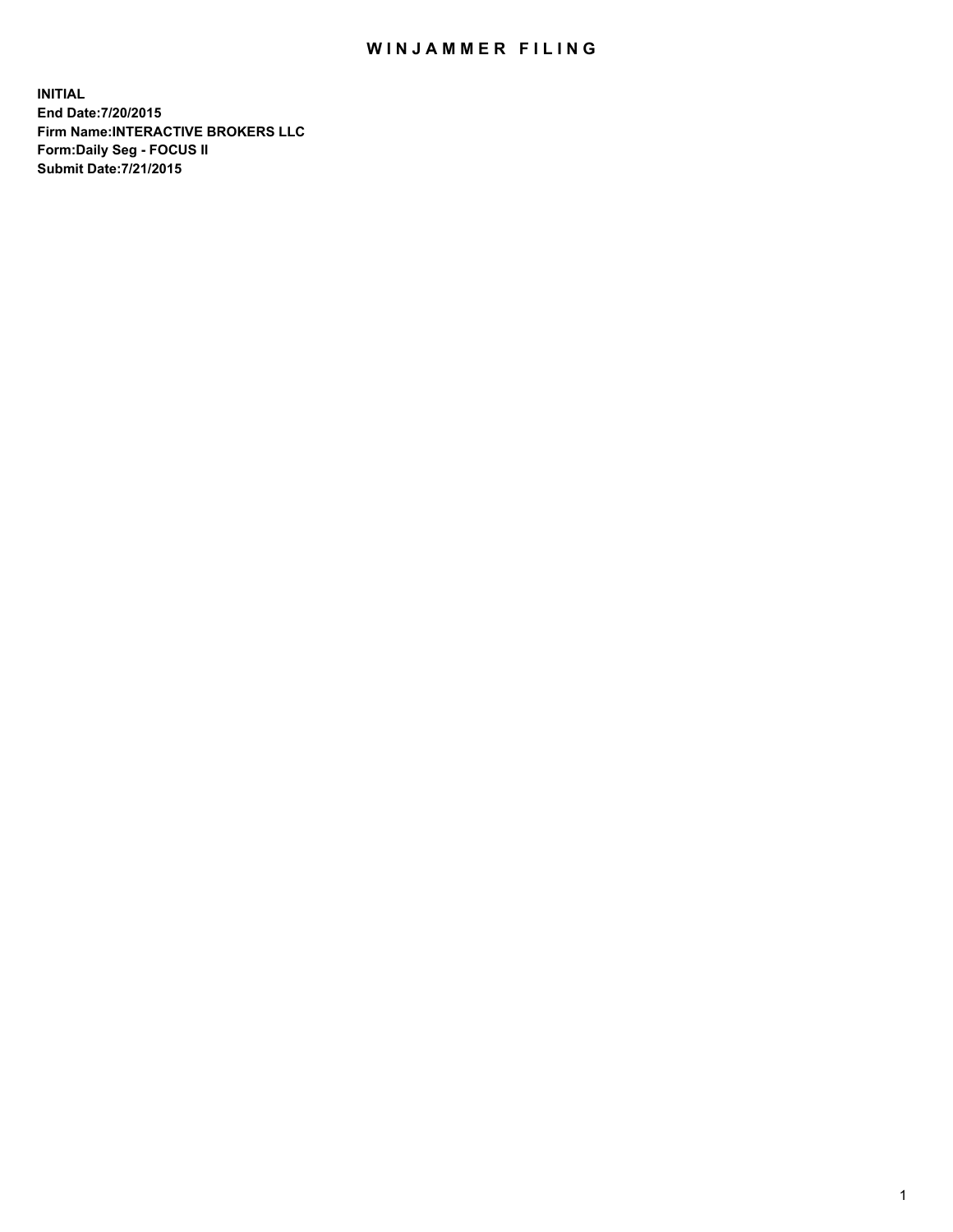## **INITIAL End Date:7/20/2015 Firm Name:INTERACTIVE BROKERS LLC Form:Daily Seg - FOCUS II Submit Date:7/21/2015 Daily Segregation - Cover Page**

| Name of Company<br><b>Contact Name</b><br><b>Contact Phone Number</b><br><b>Contact Email Address</b>                                                                                                                                                                                                                          | <b>INTERACTIVE BROKERS LLC</b><br><b>Michael Ellman</b><br>203-422-8926<br>mellman@interactivebrokers.co<br>$\underline{\mathbf{m}}$ |
|--------------------------------------------------------------------------------------------------------------------------------------------------------------------------------------------------------------------------------------------------------------------------------------------------------------------------------|--------------------------------------------------------------------------------------------------------------------------------------|
| FCM's Customer Segregated Funds Residual Interest Target (choose one):<br>a. Minimum dollar amount: ; or<br>b. Minimum percentage of customer segregated funds required:%; or<br>c. Dollar amount range between: and; or<br>d. Percentage range of customer segregated funds required between:% and%.                          | $\overline{\mathbf{0}}$<br>$\overline{\mathbf{0}}$<br>155,000,000 245,000,000<br>00                                                  |
| FCM's Customer Secured Amount Funds Residual Interest Target (choose one):<br>a. Minimum dollar amount: ; or<br>b. Minimum percentage of customer secured funds required:%; or<br>c. Dollar amount range between: and; or<br>d. Percentage range of customer secured funds required between: % and %.                          | $\overline{\mathbf{0}}$<br>0<br>80,000,000 120,000,000<br>00                                                                         |
| FCM's Cleared Swaps Customer Collateral Residual Interest Target (choose one):<br>a. Minimum dollar amount: ; or<br>b. Minimum percentage of cleared swaps customer collateral required:% ; or<br>c. Dollar amount range between: and; or<br>d. Percentage range of cleared swaps customer collateral required between:% and%. | $\overline{\mathbf{0}}$<br>$\overline{\mathbf{0}}$<br>0 <sub>0</sub><br>0 <sub>0</sub>                                               |

Attach supporting documents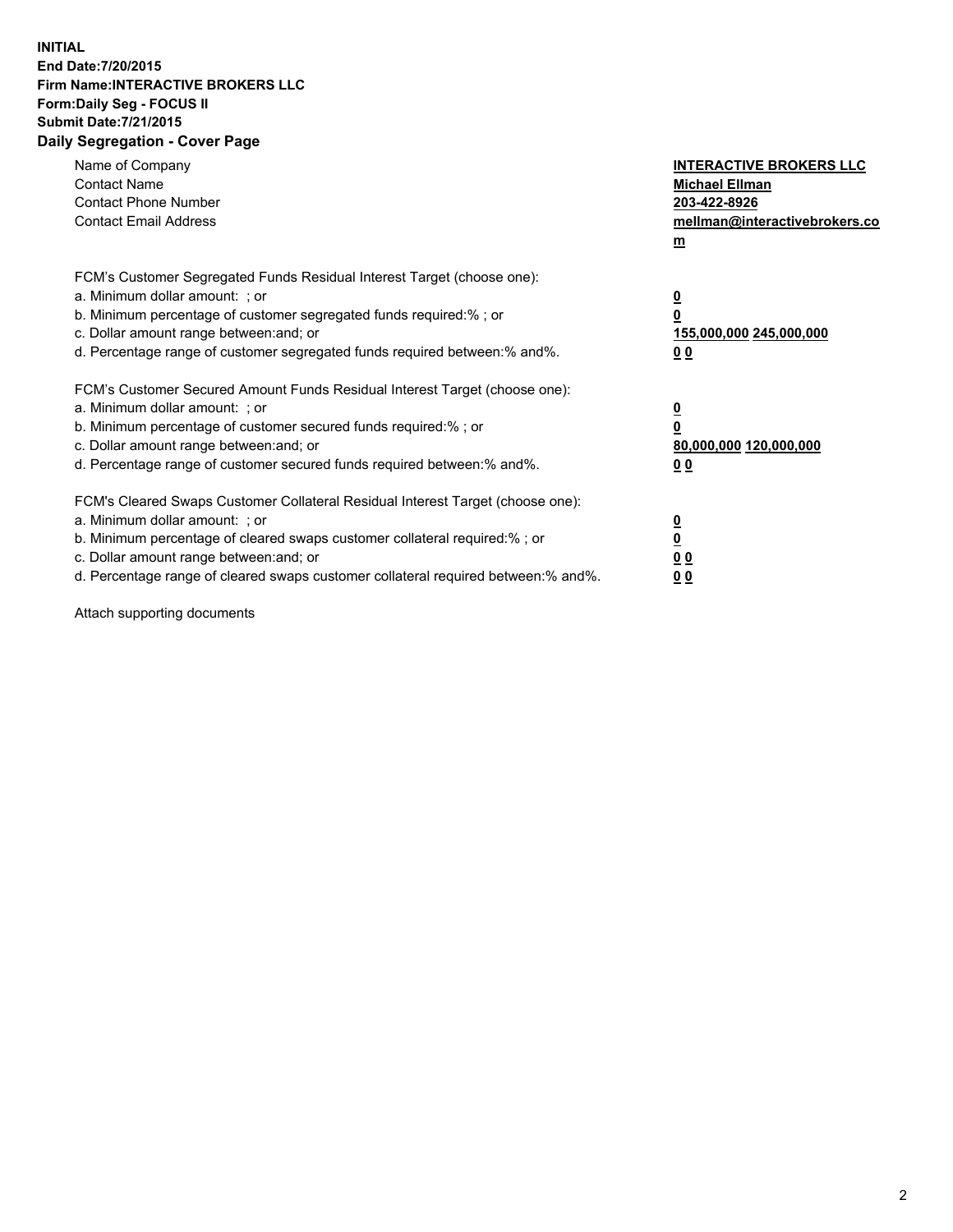## **INITIAL End Date:7/20/2015 Firm Name:INTERACTIVE BROKERS LLC Form:Daily Seg - FOCUS II Submit Date:7/21/2015 Daily Segregation - Secured Amounts**

|     | Foreign Futures and Foreign Options Secured Amounts                                         |                                                |
|-----|---------------------------------------------------------------------------------------------|------------------------------------------------|
|     | Amount required to be set aside pursuant to law, rule or regulation of a foreign            | $0$ [7305]                                     |
|     | government or a rule of a self-regulatory organization authorized thereunder                |                                                |
| 1.  | Net ledger balance - Foreign Futures and Foreign Option Trading - All Customers             |                                                |
|     | A. Cash                                                                                     | 394,703,175 [7315]                             |
|     | B. Securities (at market)                                                                   | $0$ [7317]                                     |
| 2.  | Net unrealized profit (loss) in open futures contracts traded on a foreign board of trade   | 42,547,409 [7325]                              |
| 3.  | Exchange traded options                                                                     |                                                |
|     | a. Market value of open option contracts purchased on a foreign board of trade              | 46,167 [7335]                                  |
|     | b. Market value of open contracts granted (sold) on a foreign board of trade                | -94,451 <sup>[7337]</sup>                      |
| 4.  | Net equity (deficit) (add lines 1. 2. and 3.)                                               | 437,202,300 [7345]                             |
| 5.  | Account liquidating to a deficit and account with a debit balances - gross amount           | 598,071 [7351]                                 |
|     | Less: amount offset by customer owned securities                                            | 0 [7352] 598,071 [7354]                        |
| 6.  | Amount required to be set aside as the secured amount - Net Liquidating Equity              | 437,800,371 [7355]                             |
|     | Method (add lines 4 and 5)                                                                  |                                                |
| 7.  | Greater of amount required to be set aside pursuant to foreign jurisdiction (above) or line | 437,800,371 [7360]                             |
|     | 6.                                                                                          |                                                |
|     | FUNDS DEPOSITED IN SEPARATE REGULATION 30.7 ACCOUNTS                                        |                                                |
| 1.  | Cash in banks                                                                               |                                                |
|     | A. Banks located in the United States                                                       | $0$ [7500]                                     |
|     | B. Other banks qualified under Regulation 30.7                                              | 0 [7520] 0 [7530]                              |
| 2.  | Securities                                                                                  |                                                |
|     | A. In safekeeping with banks located in the United States                                   | 427,990,569 [7540]                             |
|     | B. In safekeeping with other banks qualified under Regulation 30.7                          | 0 [7560] 427,990,569 [7570]                    |
| 3.  | Equities with registered futures commission merchants                                       |                                                |
|     | A. Cash                                                                                     | $0$ [7580]                                     |
|     | <b>B.</b> Securities                                                                        | $0$ [7590]                                     |
|     | C. Unrealized gain (loss) on open futures contracts                                         | $0$ [7600]                                     |
|     | D. Value of long option contracts                                                           | $0$ [7610]                                     |
|     | E. Value of short option contracts                                                          | 0 [7615] 0 [7620]                              |
| 4.  | Amounts held by clearing organizations of foreign boards of trade                           |                                                |
|     | A. Cash                                                                                     | $0$ [7640]                                     |
|     | <b>B.</b> Securities                                                                        | $0$ [7650]                                     |
|     | C. Amount due to (from) clearing organization - daily variation                             | $0$ [7660]                                     |
|     | D. Value of long option contracts                                                           | $0$ [7670]                                     |
|     | E. Value of short option contracts                                                          | 0 [7675] 0 [7680]                              |
| 5.  | Amounts held by members of foreign boards of trade                                          |                                                |
|     | A. Cash                                                                                     | 112,782,291 [7700]                             |
|     | <b>B.</b> Securities                                                                        | $0$ [7710]                                     |
|     | C. Unrealized gain (loss) on open futures contracts                                         | 24,030,507 [7720]                              |
|     | D. Value of long option contracts                                                           | 46,176 [7730]                                  |
|     | E. Value of short option contracts                                                          | <mark>-94,453</mark> [7735] 136,764,521 [7740] |
| 6.  | Amounts with other depositories designated by a foreign board of trade                      | $0$ [7760]                                     |
| 7.  | Segregated funds on hand                                                                    | $0$ [7765]                                     |
| 8.  | Total funds in separate section 30.7 accounts                                               | 564,755,090 [7770]                             |
| 9.  | Excess (deficiency) Set Aside for Secured Amount (subtract line 7 Secured Statement         | 126,954,719 [7380]                             |
|     | Page 1 from Line 8)                                                                         |                                                |
| 10. | Management Target Amount for Excess funds in separate section 30.7 accounts                 | 80,000,000 [7780]                              |
| 11. | Excess (deficiency) funds in separate 30.7 accounts over (under) Management Target          | 46,954,719 [7785]                              |
|     |                                                                                             |                                                |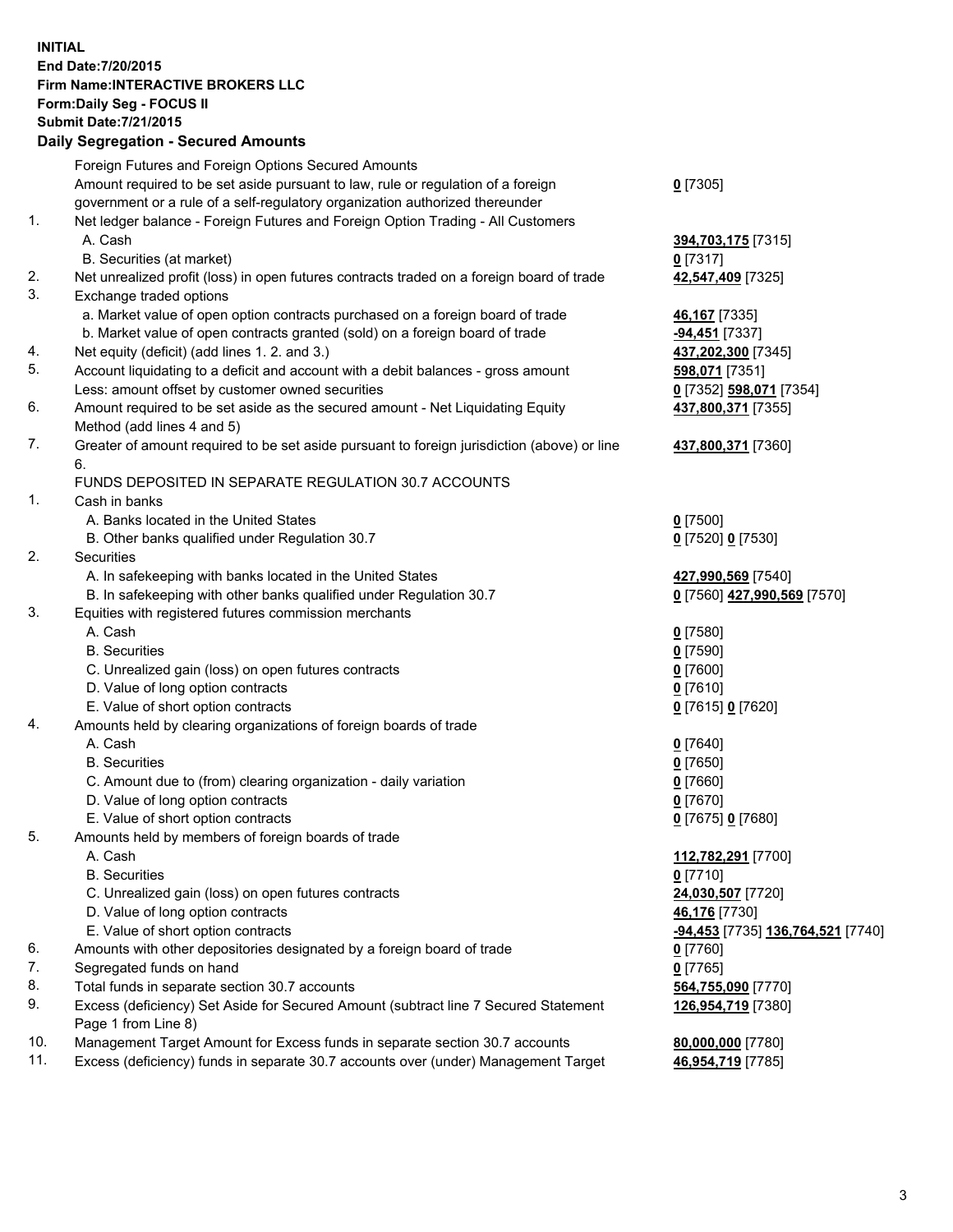**INITIAL End Date:7/20/2015 Firm Name:INTERACTIVE BROKERS LLC Form:Daily Seg - FOCUS II Submit Date:7/21/2015 Daily Segregation - Segregation Statement** SEGREGATION REQUIREMENTS(Section 4d(2) of the CEAct) 1. Net ledger balance A. Cash **2,657,831,029** [7010] B. Securities (at market) **0** [7020] 2. Net unrealized profit (loss) in open futures contracts traded on a contract market **-20,287,895** [7030] 3. Exchange traded options A. Add market value of open option contracts purchased on a contract market **86,447,421** [7032] B. Deduct market value of open option contracts granted (sold) on a contract market **-140,452,510** [7033] 4. Net equity (deficit) (add lines 1, 2 and 3) **2,583,538,045** [7040] 5. Accounts liquidating to a deficit and accounts with debit balances - gross amount **139,218** [7045] Less: amount offset by customer securities **0** [7047] **139,218** [7050] 6. Amount required to be segregated (add lines 4 and 5) **2,583,677,263** [7060] FUNDS IN SEGREGATED ACCOUNTS 7. Deposited in segregated funds bank accounts A. Cash **452,130,617** [7070] B. Securities representing investments of customers' funds (at market) **1,348,378,127** [7080] C. Securities held for particular customers or option customers in lieu of cash (at market) **0** [7090] 8. Margins on deposit with derivatives clearing organizations of contract markets A. Cash **12,938,891** [7100] B. Securities representing investments of customers' funds (at market) **108,153,820** [7110] C. Securities held for particular customers or option customers in lieu of cash (at market) **0** [7120] 9. Net settlement from (to) derivatives clearing organizations of contract markets **1,458,370** [7130] 10. Exchange traded options A. Value of open long option contracts **1,488,908** [7132] B. Value of open short option contracts **-4,636,777** [7133] 11. Net equities with other FCMs A. Net liquidating equity **-43,448,955** [7140] B. Securities representing investments of customers' funds (at market) **922,754,688** [7160] C. Securities held for particular customers or option customers in lieu of cash (at market) **0** [7170] 12. Segregated funds on hand **0** [7150] 13. Total amount in segregation (add lines 7 through 12) **2,799,217,689** [7180] 14. Excess (deficiency) funds in segregation (subtract line 6 from line 13) **215,540,426** [7190] 15. Management Target Amount for Excess funds in segregation **155,000,000** [7194]

16. Excess (deficiency) funds in segregation over (under) Management Target Amount Excess

**60,540,426** [7198]